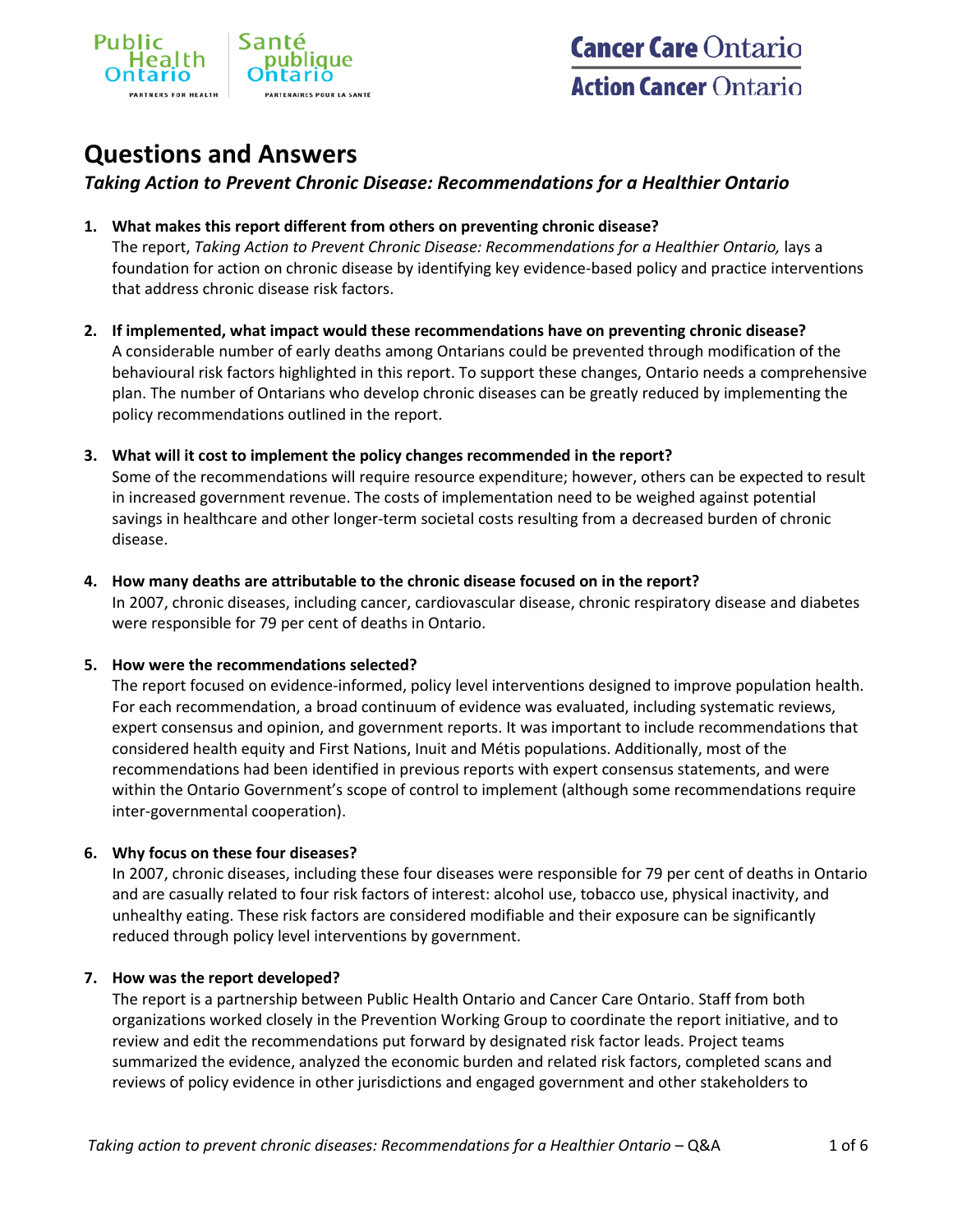

# **Cancer Care Ontario**

# **Action Cancer Ontario**

produce the report. Stakeholders working in the area of chronic disease were consulted and provided invaluable input throughout the process.

### **8. How did you engage stakeholders working in the area of chronic disease?**

Stakeholder consultation was an integral part of informing the report. Broad feedback on the draft report was gathered at the Cancer Quality Council of Ontario's signature event on December 5, 2011 from provincial, national and international stakeholders. We also solicited feedback from a number of provincial organizations. The final version of the report strengthens its reference to social determinants of health, includes a health equity analysis and highlights the importance of a whole of government approach.

#### **9. Besides Public Health Ontario and Cancer Care Ontario, who else was involved?**

Both Canadian and international experts, including university-based researchers, policy-makers and government officials, as well as individuals who could provide a First Nations, Inuit or Métis perspectives participated in expert panels. Experts provided input throughout the process.

#### **10. Why is public health putting forth recommendations that are outside the scope of health?**

It is widely acknowledged that health is influenced by many factors, including social, economic and environmental factors. Risk factors, like the four highlighted in the report, have many other dimensions that affect them and result from them.

#### **11. Why take a whole of government approach?**

The policy levers for chronic disease prevention exist across many ministries and levels of government. Although a single ministry or office may have the mandate for chronic disease prevention, the cooperation of all stakeholders is required to implement and sustain a comprehensive strategy.

#### **12. Doesn't Ontario already have a strategy on chronic disease prevention?**

No. The Chronic Disease Prevention Alliance of Canada developed the report, *Primary Prevention of Chronic Disease: A Framework for Action,* which provides a theoretical framework and some examples of interventions. However, it lacks the comprehensiveness required for successful implementation.

#### **13. What's next?**

The report was launched at a Board of Trade event on March 20, 2012. Additional presentations and knowledge exchange events are scheduled to take place throughout the spring, including the 2012 Ontario Public Health Convention. Both CCO and PHO are available to support the Ontario government with the implementation of the recommendations through the provision of scientific advice and technical support (e.g. surveillance and monitoring). CCO and PHO are also interested in exploring further collaboration and alignment opportunities with other organizations and stakeholder groups focused on the prevention of chronic disease.

### **14. Work has been going on for years around the issues of healthy living; however, chronic disease remains a problem. Why is that?**

The fact that chronic disease remains a problem in spite of decades of educational efforts focused on healthy living reinforces a key point made in the report. Implementing the health-promoting public policies recommended by the report can achieve long-term population health improvements by modifying the economic, physical and social environments that collectively pose the biggest influence on health-related behaviours. Evidence suggests that policy interventions are more effective than individual interventions in creating change at the population level.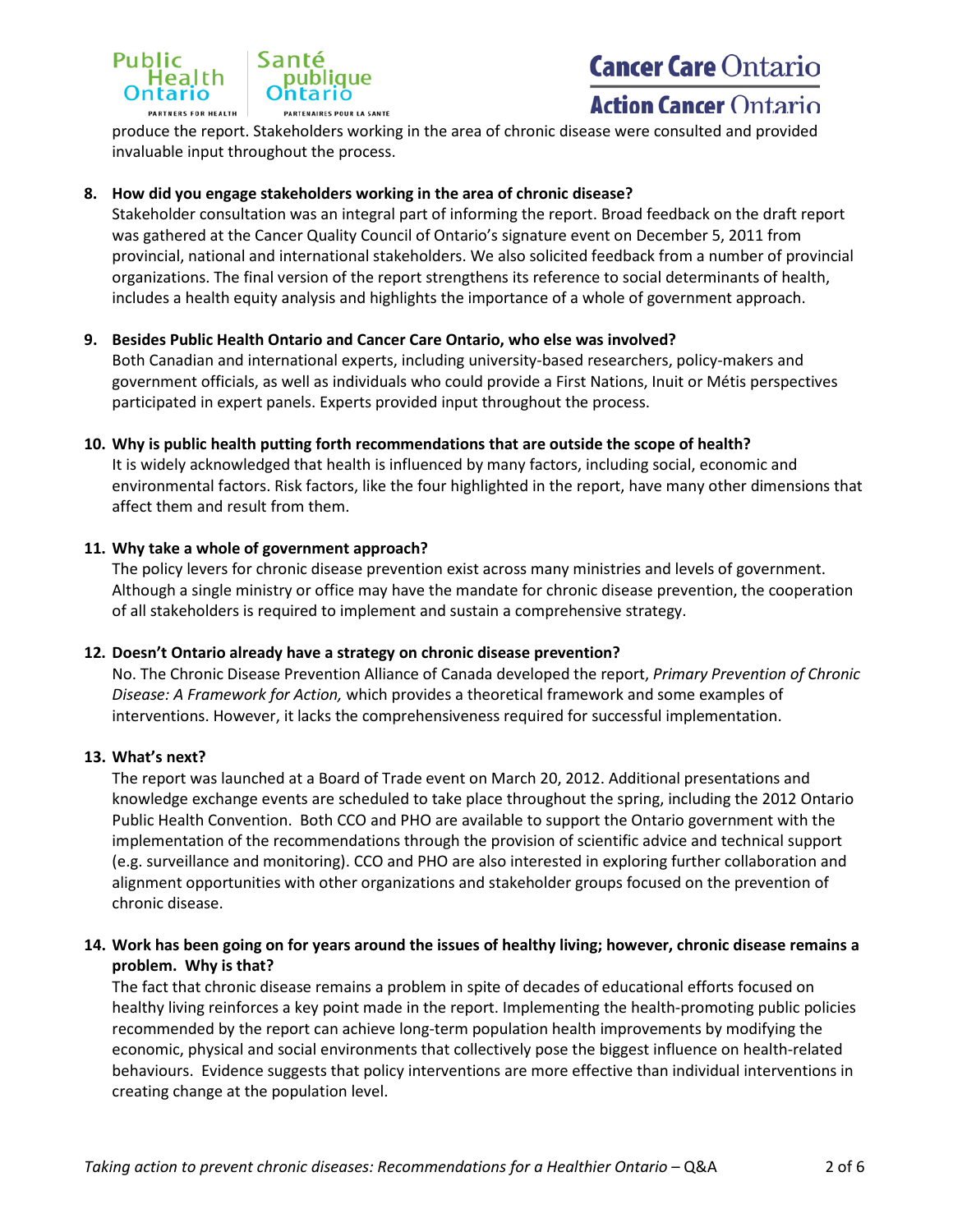

# **Tobacco recommendations**

# **1. What makes these recommendations different from recommendations by the Smoke Free Ontario Scientific Advisory Committee or the Tobacco Advisory Group?**

The tobacco recommendations are limited to four impactful evidence-informed interventions that can be readily implemented by government. They build on the foundations of these reports and by themselves do not represent a comprehensive tobacco control program. These realistic and achievable recommendations are specifically designed to maximize the effectiveness of existing tobacco control activities in a timely and cost-effective manner; maximizing the impact on the health of Ontarians.

# **2. Why hasn't this report addressed the proliferation of contraband tobacco?**

The provincial and federal governments have announced various strategies to address the issue of contraband tobacco. The priority in this report is to reduce the accessibility of tobacco products in Ontario, especially among youth who are very price sensitive. Given the low price of cigarettes in Ontario (the second lowest price in Canada) the report recommends a substantial tax increase. Moreover, Smoke Free Ontario outlined a strategy for addressing contraband. The report builds on these recommendations.

### **3. Why is a dedicated tobacco tax important?**

The dedicated tobacco tax will help ensure that the provincial tobacco control programs are adequately funded. If enacted, this recommendation can have a profound impact on improving the health of Ontarians.

# **4. What informed the development of the tobacco recommendations?**

The recommendations were developed using the Smoke Free Ontario report (which engaged the tobacco control community) as a foundation. The report's recommendations provide a new contribution targeted and strategic contribution to comprehensive tobacco control in Ontario.

# **5. Is there a risk of losing public support for tobacco control if smoking is banned on outdoor patios?**

This recommendation is designed to protect the health of the majority of Ontarians who are non-smokers, in particular, employees and patrons. Similar concerns were raised when smoking was first banned in indoor environments for restaurants and bars. However, surveys showed that these restrictions were well supported by the majority of the population; the same should be expected of this recommendation.

# **6. Part of the recommendation for an integrated cessation system supports the pharmaceutical industry. Why?**

Research indicates that cessation medications are effective tools to help smokers quit and should be provided to those who are motivated to quit. The emphasis should be on helping individuals quit smoking regardless of what supports are used to be successful.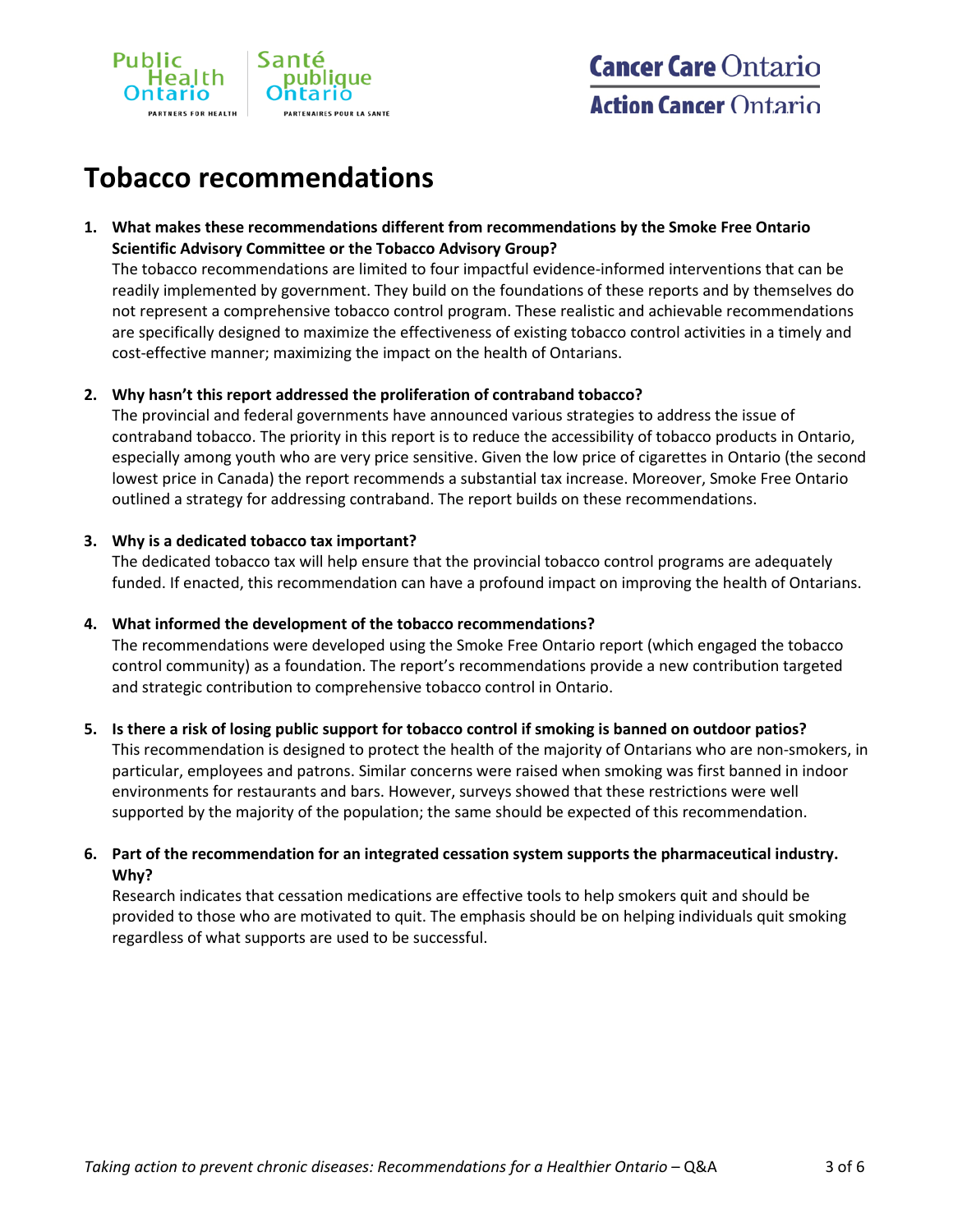

# **Alcohol recommendations**

### **1. Will increasing the price of alcohol lead to an increase in contraband and/or smuggling?**

The objective of the recommendation is to reduce consumption. There is strong evidence that links price increases to reduced consumption. Our recommendations call for steady, incremental increases rather than substantive one-time increases.

# **2. Does increasing the price of alcoholic beverages penalize low income drinkers?** A price increase is expected to lead to decreased consumption and a positive health benefit for low income drinkers. It is important to balance the increase of price with equitable access to supports such as brief intervention counselling, particularly for moderate to high-risk drinkers.

### **3. What is a "higher strength alcoholic beverage"?**

"Higher strength alcoholic beverages" include beer, wine coolers and/or mixed drink coolers with an alcohol content of greater than seven per cent, as well as fortified wine and spirits.

- **4. Other provinces sell beer and wine in convenience stores, why recommend against privatization?** There is extensive evidence of increased alcohol consumption in jurisdictions that have whole or partial privatization of alcohol retail systems.
- **5. Advertising regulations are a federal responsibility. Why include this recommendation if it is outside the scope of the Ontario Government?**

While most of the recommendations in this report are within the Ontario Government's jurisdiction, some require cooperation and coordination with the federal or local governments. This recommendation not only provides the province with an opportunity to revisit the marketing and promotional practices of the LCBO, it also presents an opportunity to engage our federal counterparts in the development of more targeted control policies that have the potential to have a significant impact.

# **6. What is lifestyle promotion?**

Lifestyle promotion is marketing which emphasizes the benefits of a product; for example, the social benefits of drinking alcohol.

**7. It's already illegal to market alcohol to underage drinkers. Why include a recommendation about "marketing that targets youth"?**

Evidence indicates that exposing young people to alcohol marketing leads youth to start drinking at an earlier age and for underage drinkers it increases the amount consumed. While it is illegal to market to underage drinkers, the alcohol industry is able to reach this market through mass media.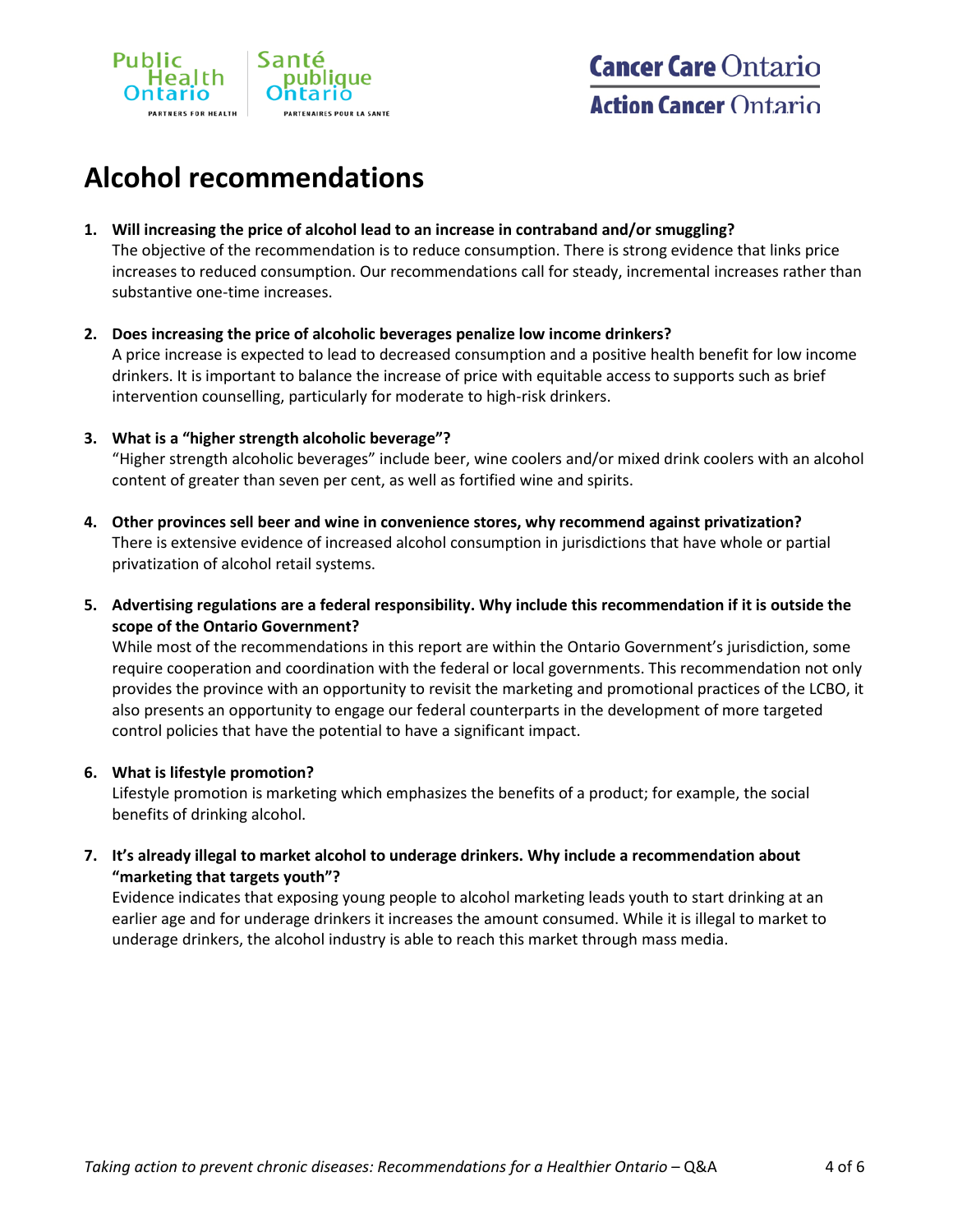

# **Physical activity recommendations**

**1. Why recommend an increase in the number of mandatory physical activity credits required for secondary school graduation?**

Providing mandatory opportunities for regular physical activity at school will provide many physical and mental health benefits for students and has the potential to increase levels of concentration, focus and academic performance. This approach is recommended over integrating physical activity participation into other parts of the school day because it is the best way to ensure students have an equal opportunity to participate in quality physical activity.

### **2. Why is it important to evaluate daily physical activity?**

Daily physical activity is an important policy intervention with great potential for increasing student participation in regular physical activity. It is important to design and implement an evaluation that will provide information regarding the status of this policy and to inform future approaches to enhance the quality of its implementation and effectiveness.

### **3. Why weren't sedentary behaviours addressed in this report?**

Unlike increasing physical activity in schools, sedentary behaviour is not easily addressed by provincial policy interventions.

**4. Why are the recommendations for promoting workplace physical activity limited to the public sector?** The recommendations have the potential to provide a number of benefits to both employees and their employers, including: improved health, enhanced productivity and lower health insurance costs. The report's recommendations emphasize the importance of provincial government leadership in providing

workplace physical activity policies and programs which can serve as a model for the private sector.

# **5. Aren't workplace physical activity programs very costly?**

Comprehensive workplace programs don't have to be costly. Simple interventions, including signage, have been proven to be effective at minimal cost to the employer.

#### **6. Why wasn't the built environment as a whole addressed rather than just active transportation?**

The built environment has a significant impact on physical activity. Although there is still room for improvement, the Ontario government has already taken steps in this area with a section on land use patterns and wording on intensification in the *Provincial Policy Statement*, and with the development of the *Growth Plan for the Greater Golden Horseshoe, 2006*. Policy to include active transportation (primarily walking and cycling) is currently missing from the Provincial Policy Statement in its section on transportation systems where connectivity is identified as an important feature.